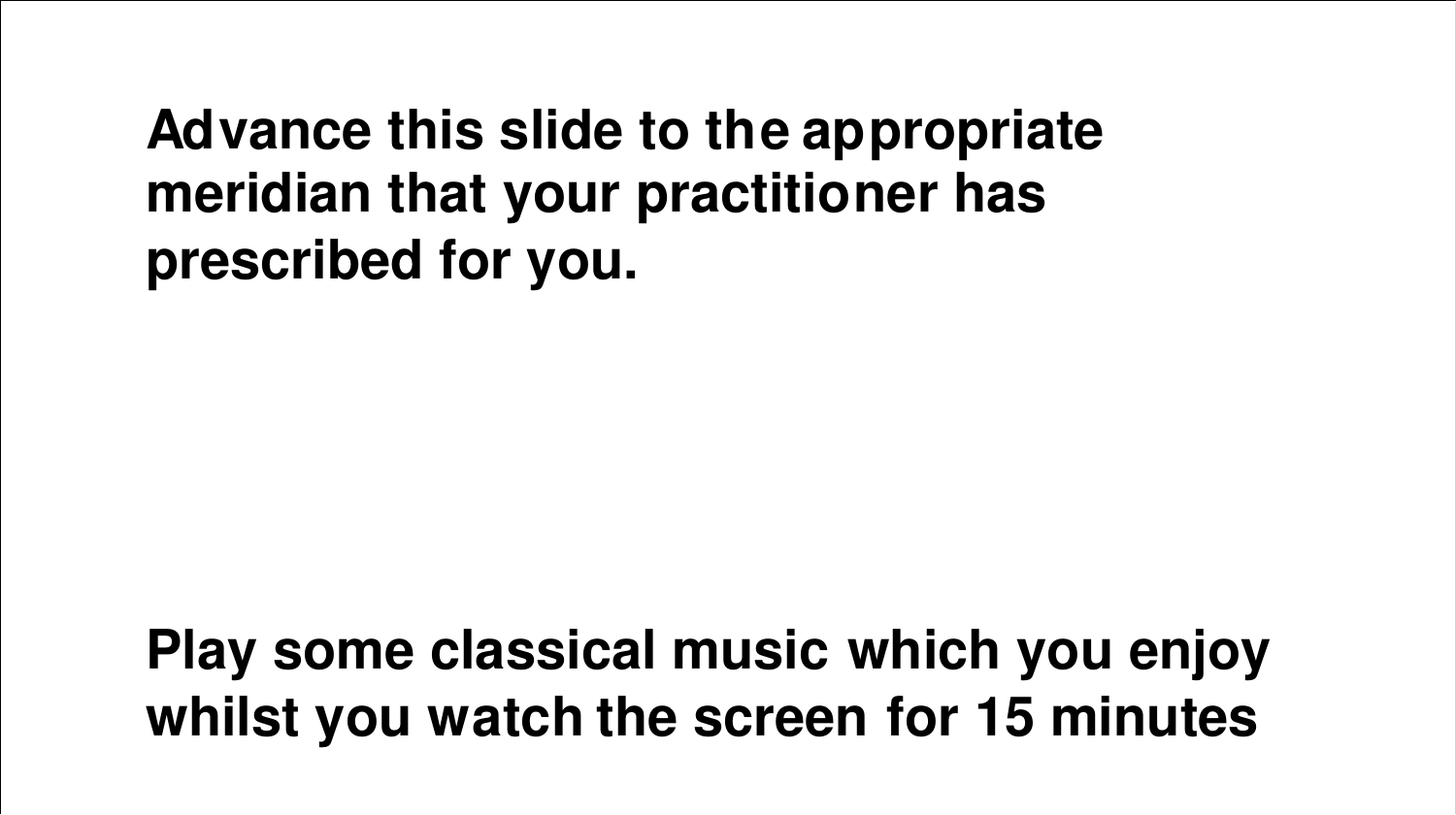# **Stomach (I see harmony in all situations and am full of Forgiveness)**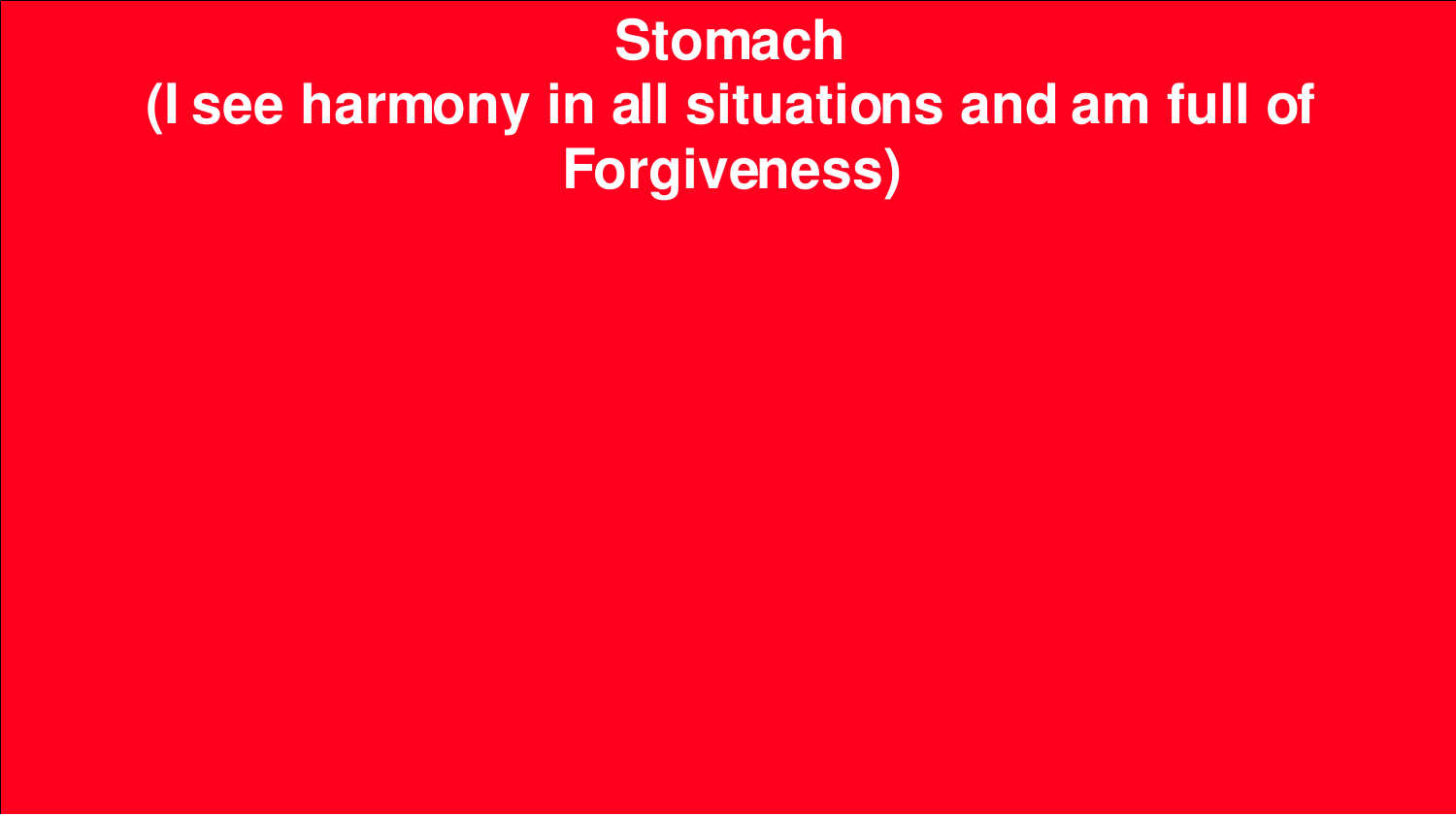# **Triple Warmer(I take a neutral stance in all situations and am full of Trust)**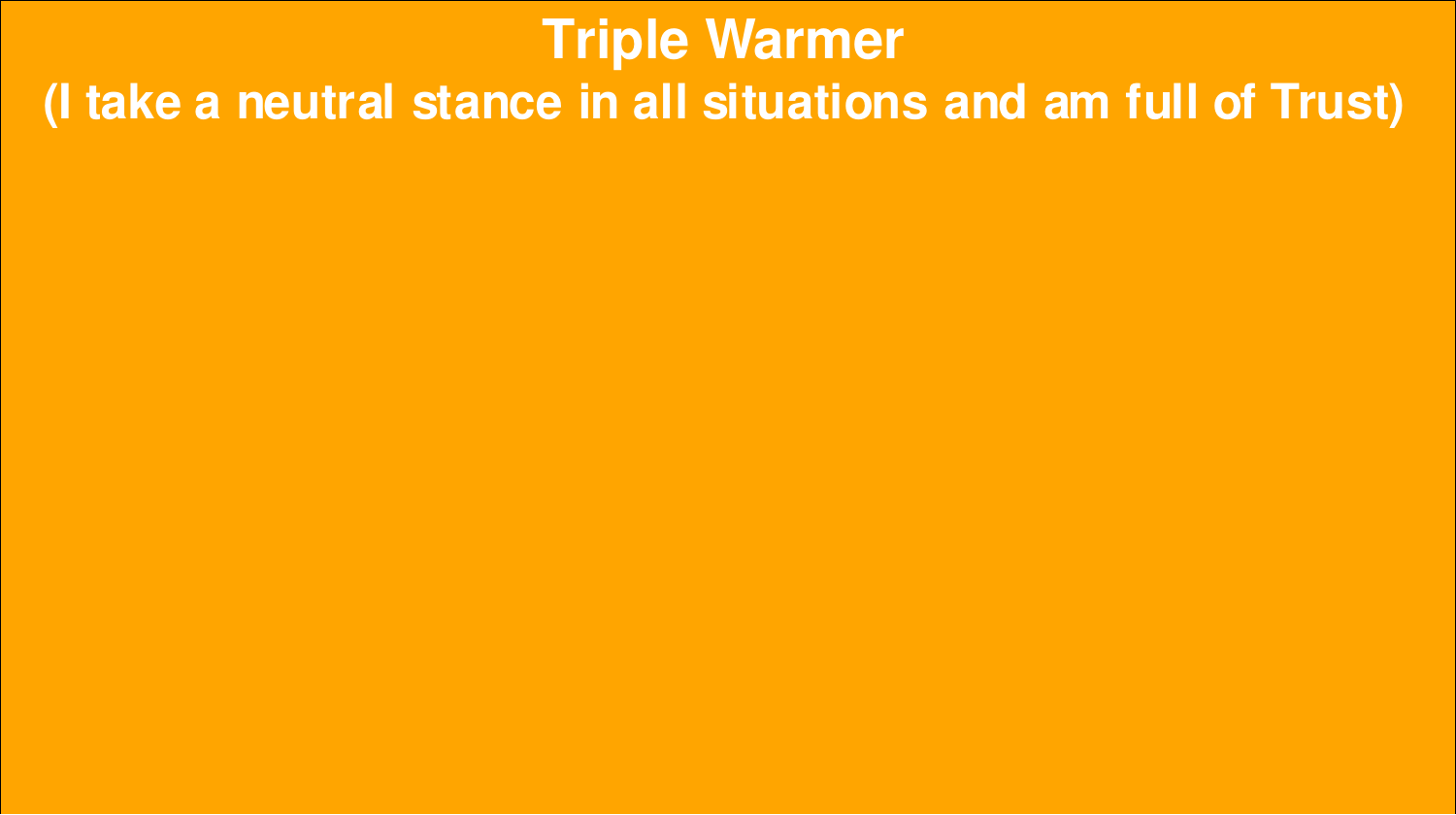# **Large Intestine** (I release all my emotions of Apathy and Despair)

- 
- 
- 
- 
- 
-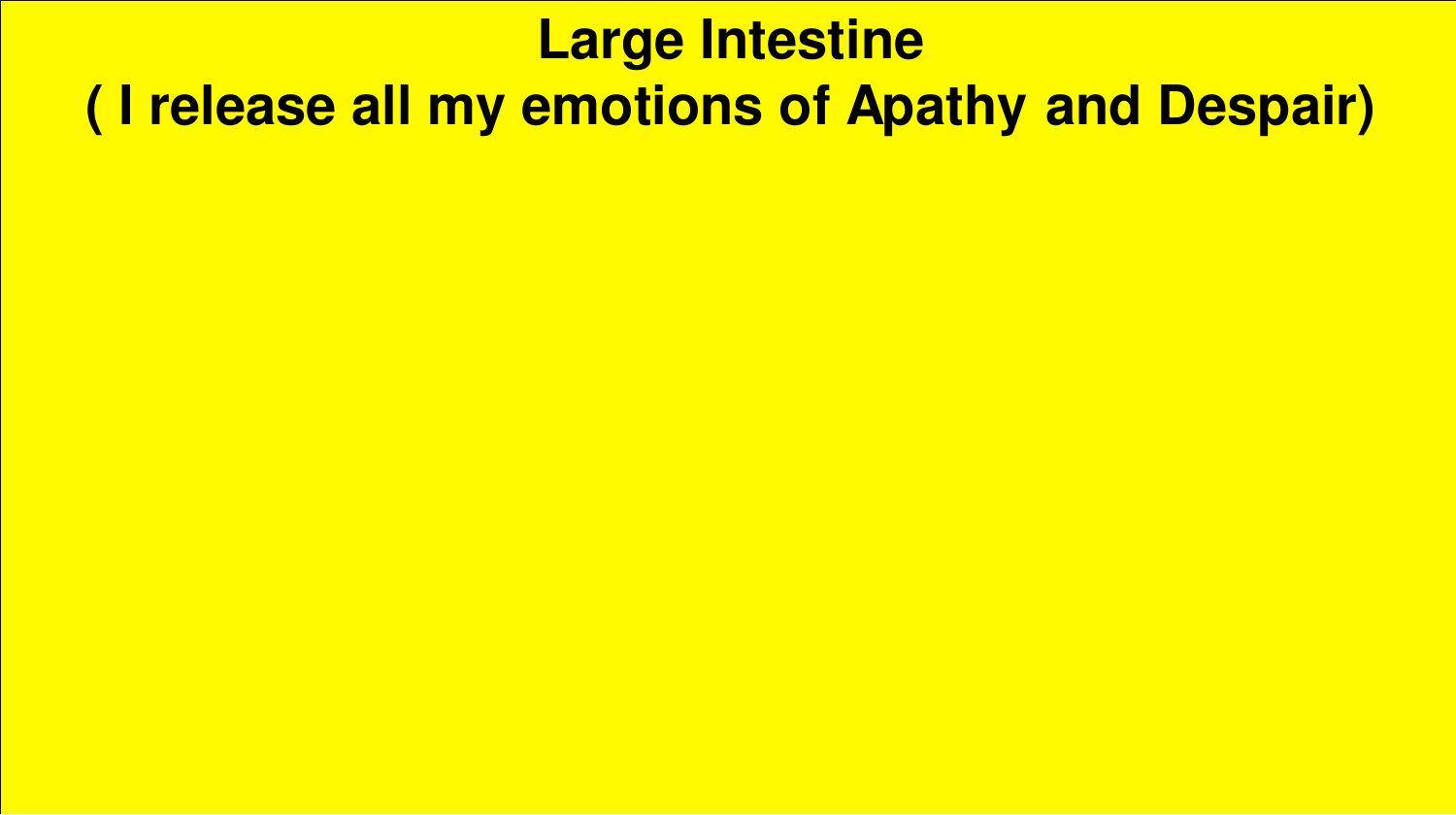### **Conception Vessel** (I release all things that I am holding onto)

- 
- 
- 
- -
	-
-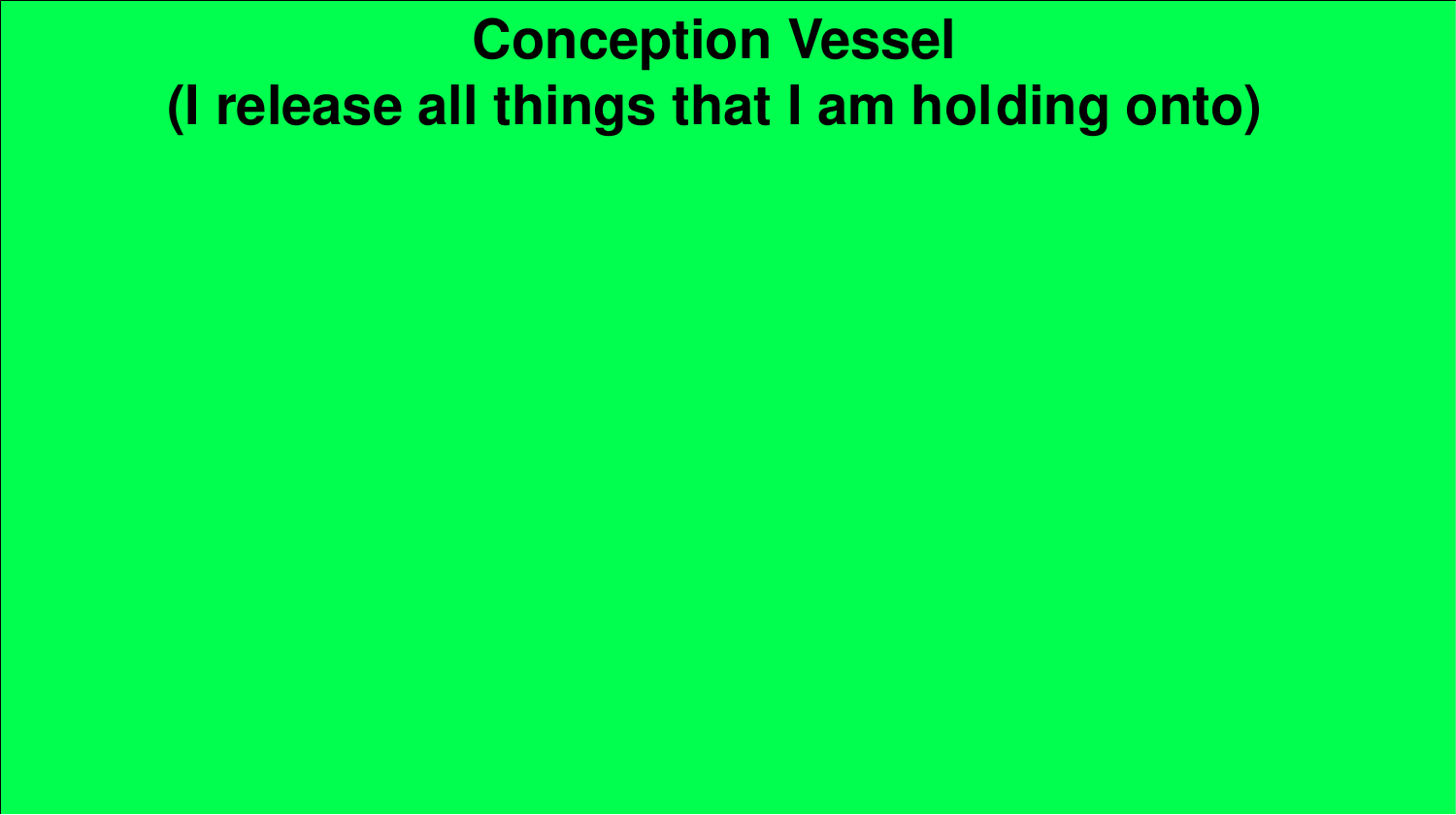### **Gall Bladder** (I release all my feelings of Guilt or Blame)

- 
- 
- -
- 
-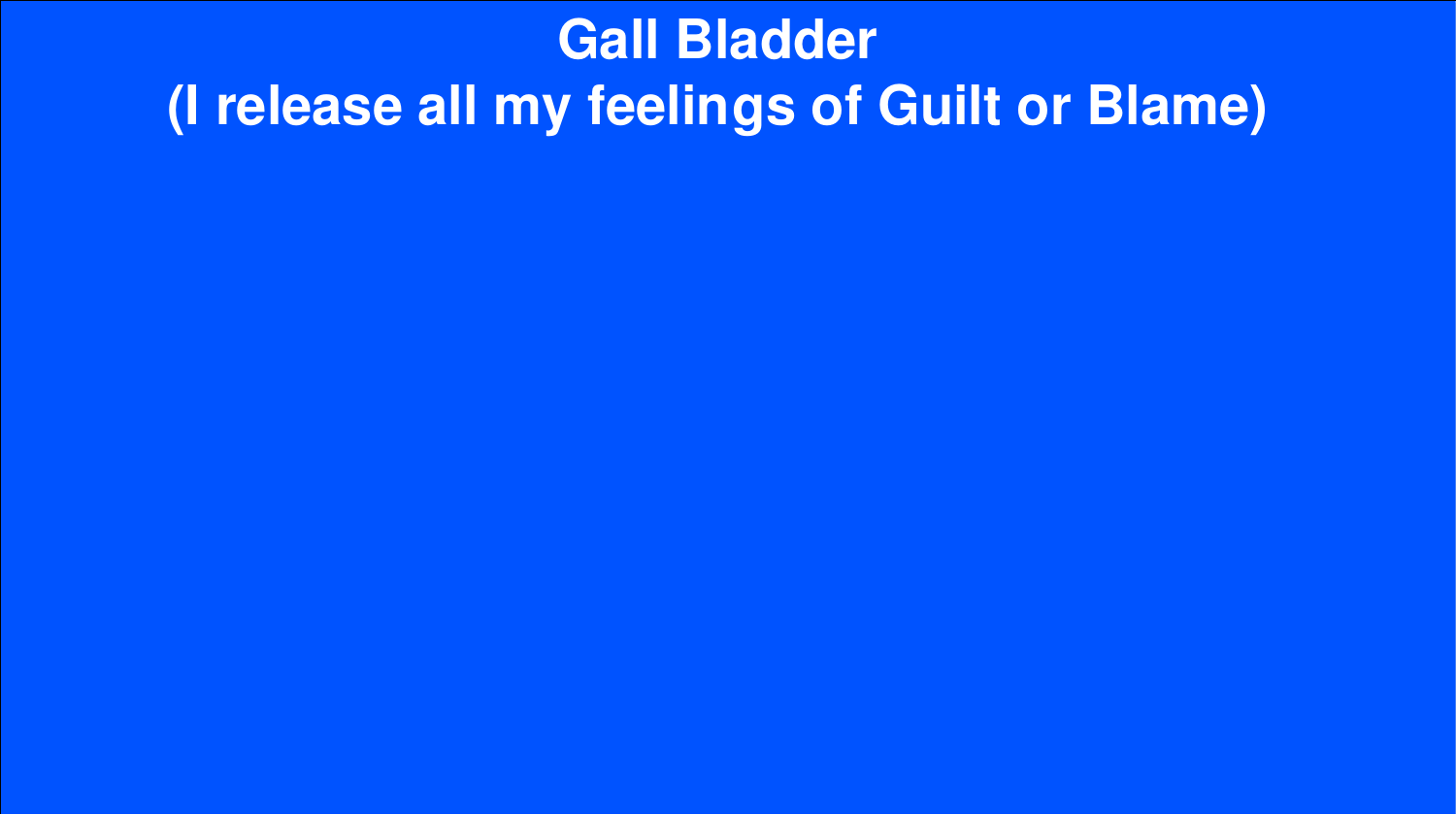# **Small Intestine** (I understand the meaning in all things)

- 
- 
- - -
-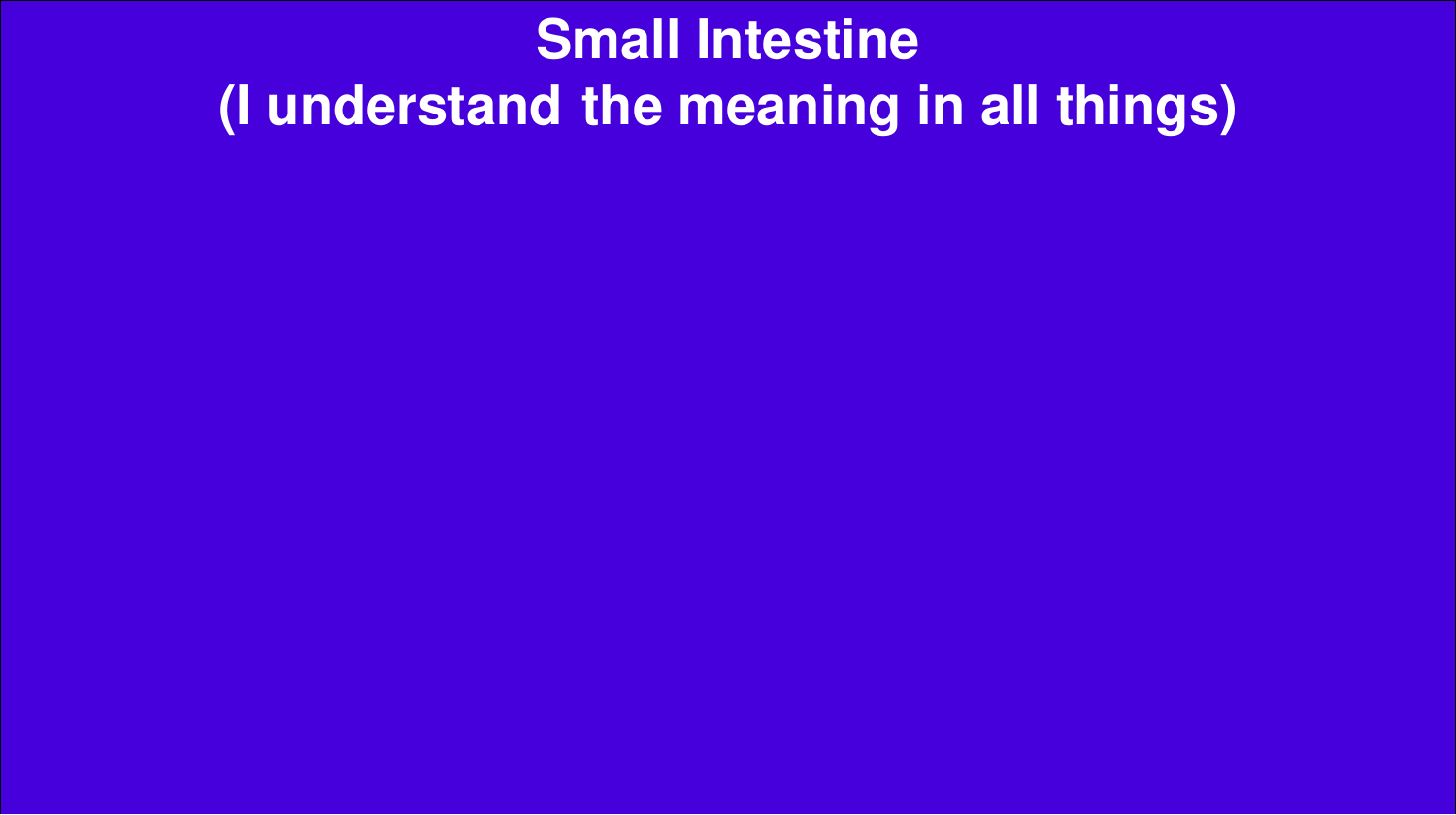# **Bladder(I am high in self esteem)**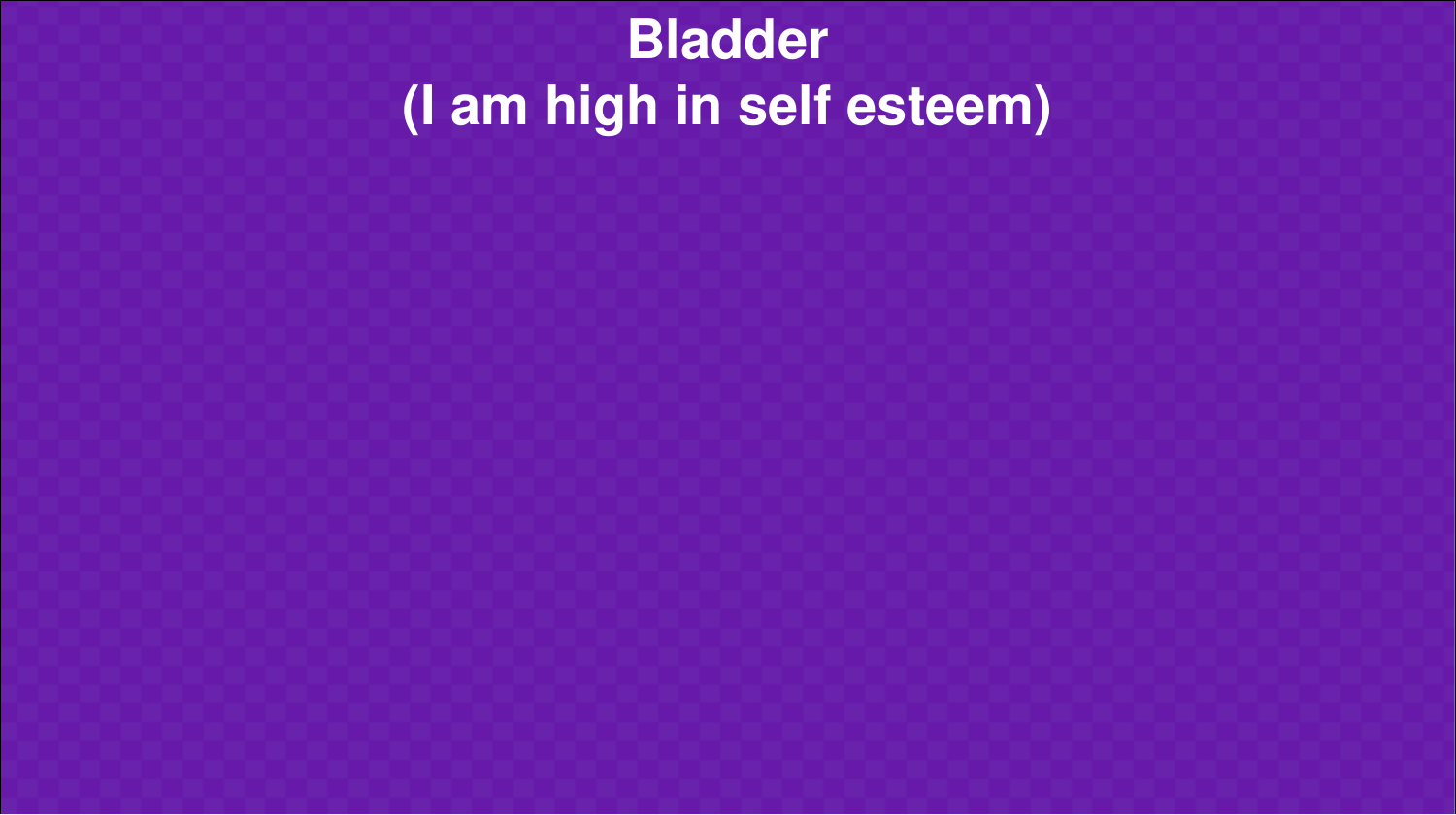### **Spleen** (I am full of hope and optimism)

- 
- 
- - -
	-
- 
-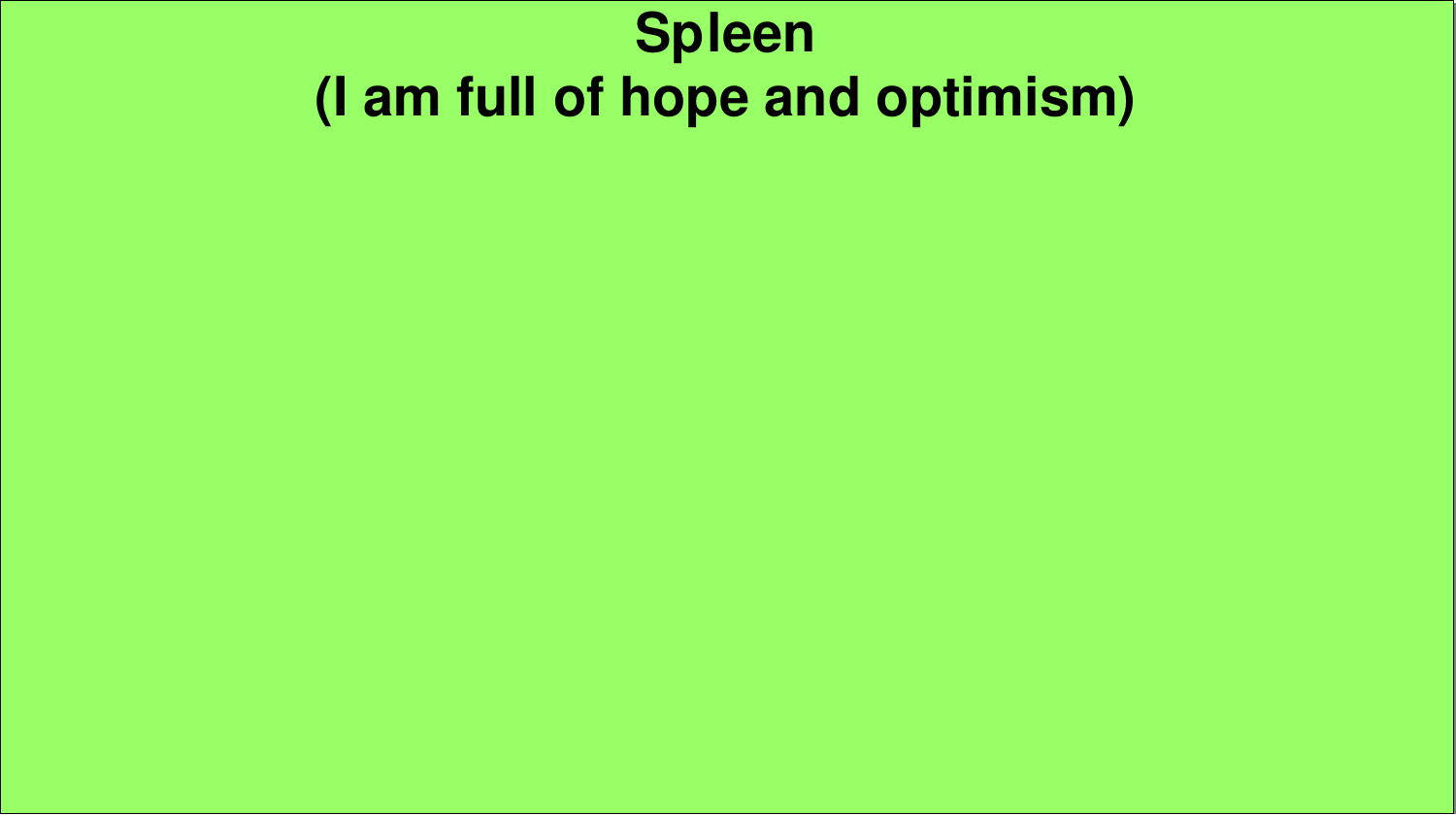### **Circulation / Sex** (I am Courageous in all things in my life)

- 
- 
- 
- 
- 
-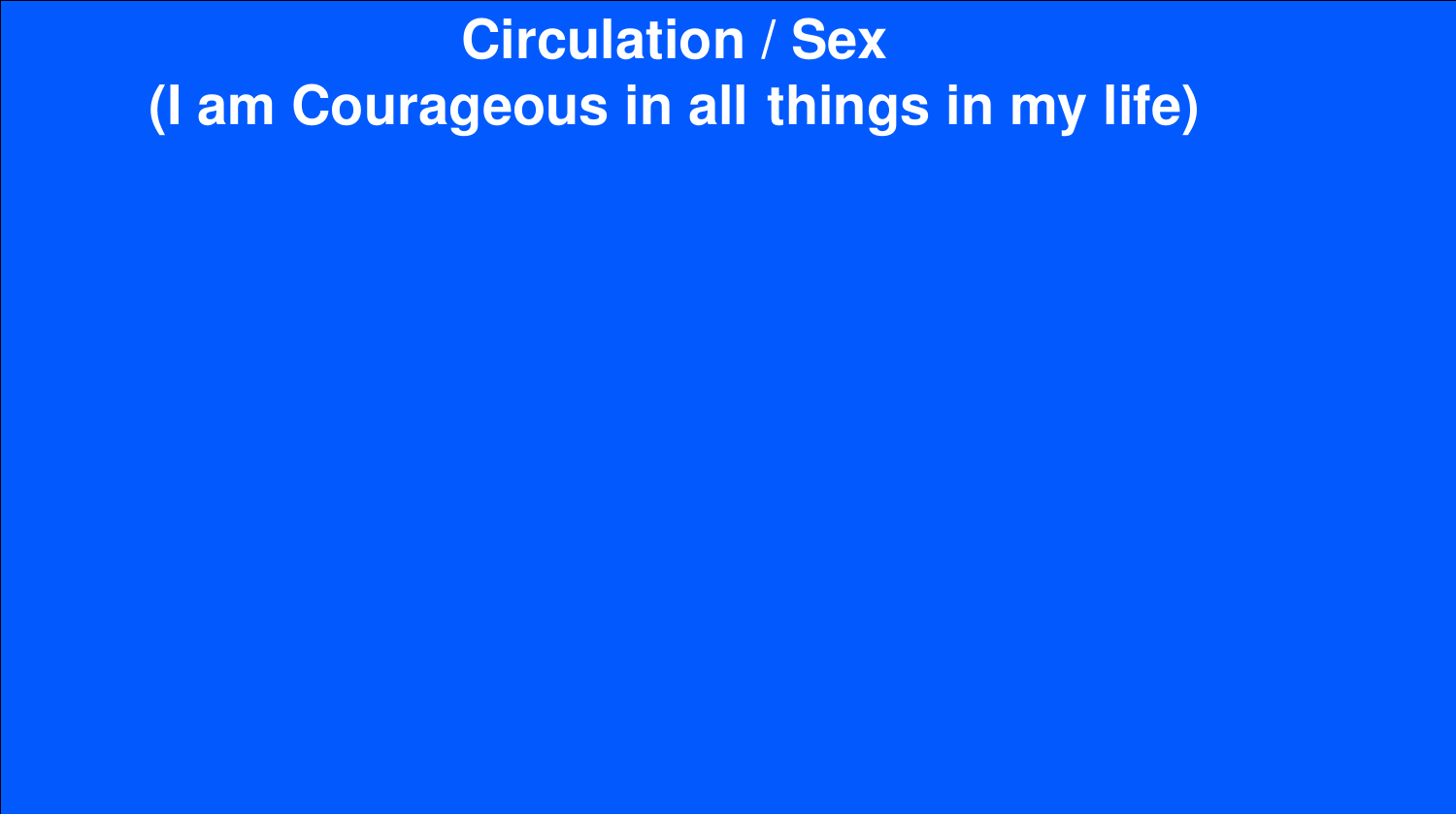#### **Lung**

# **(I release any feelings of Anger that I may hold onto)**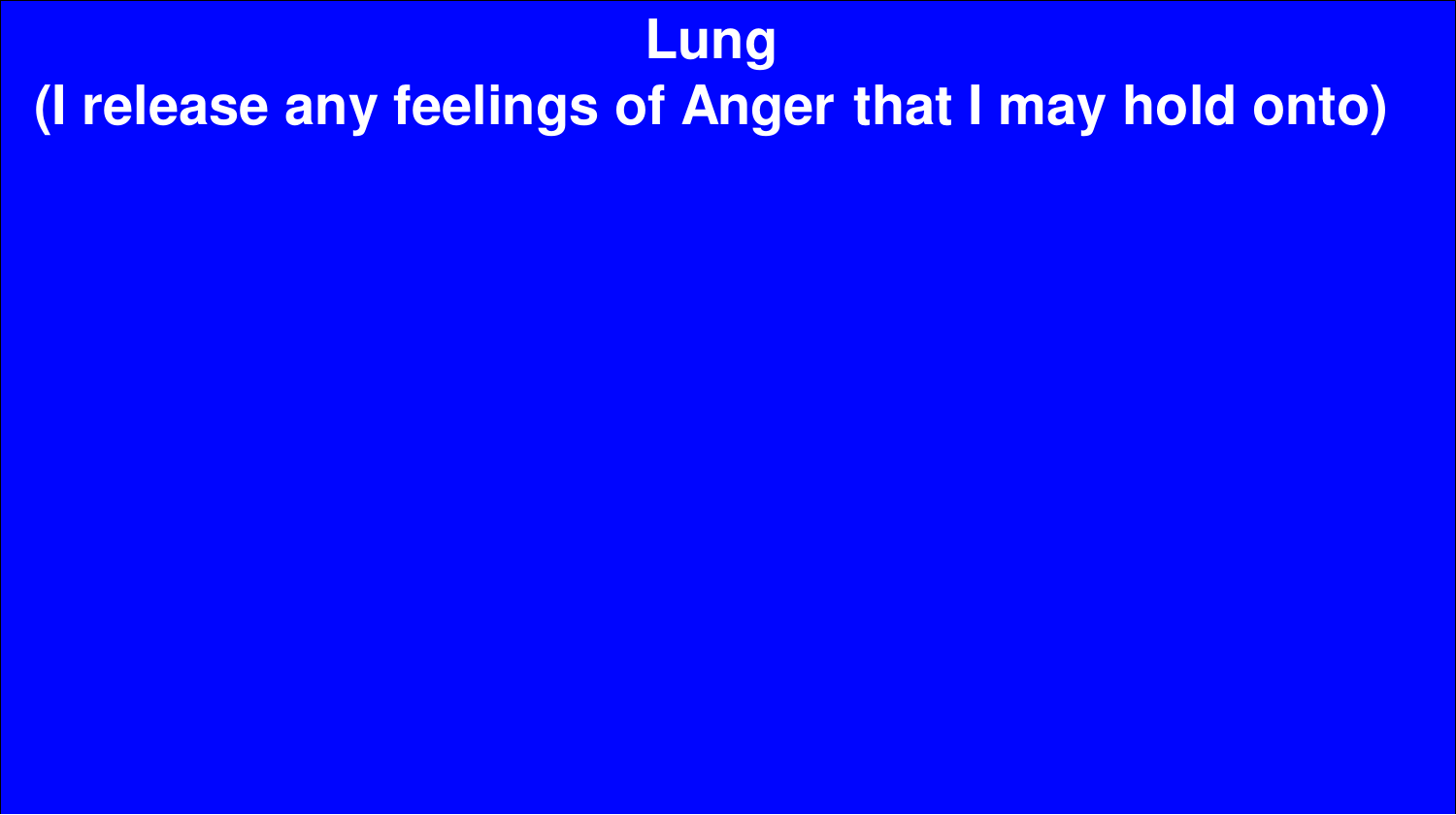# **Governor Vessel** (I desire to excel in all situations in my life)

- 
- - -
	-
	-
	-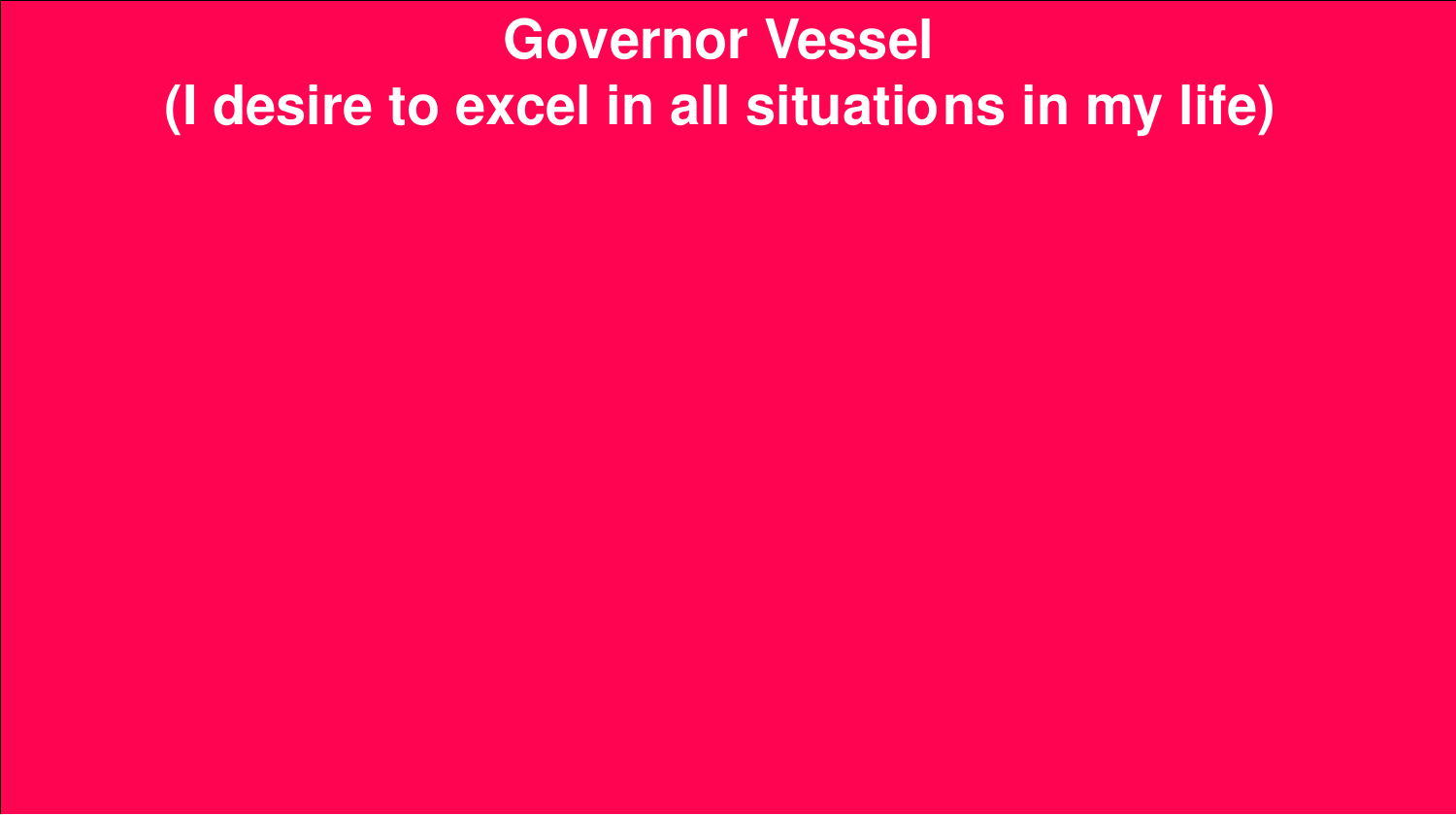#### **Liver**

### **(I release any bottled up emotions of hurt pride that I maybe holding onto)**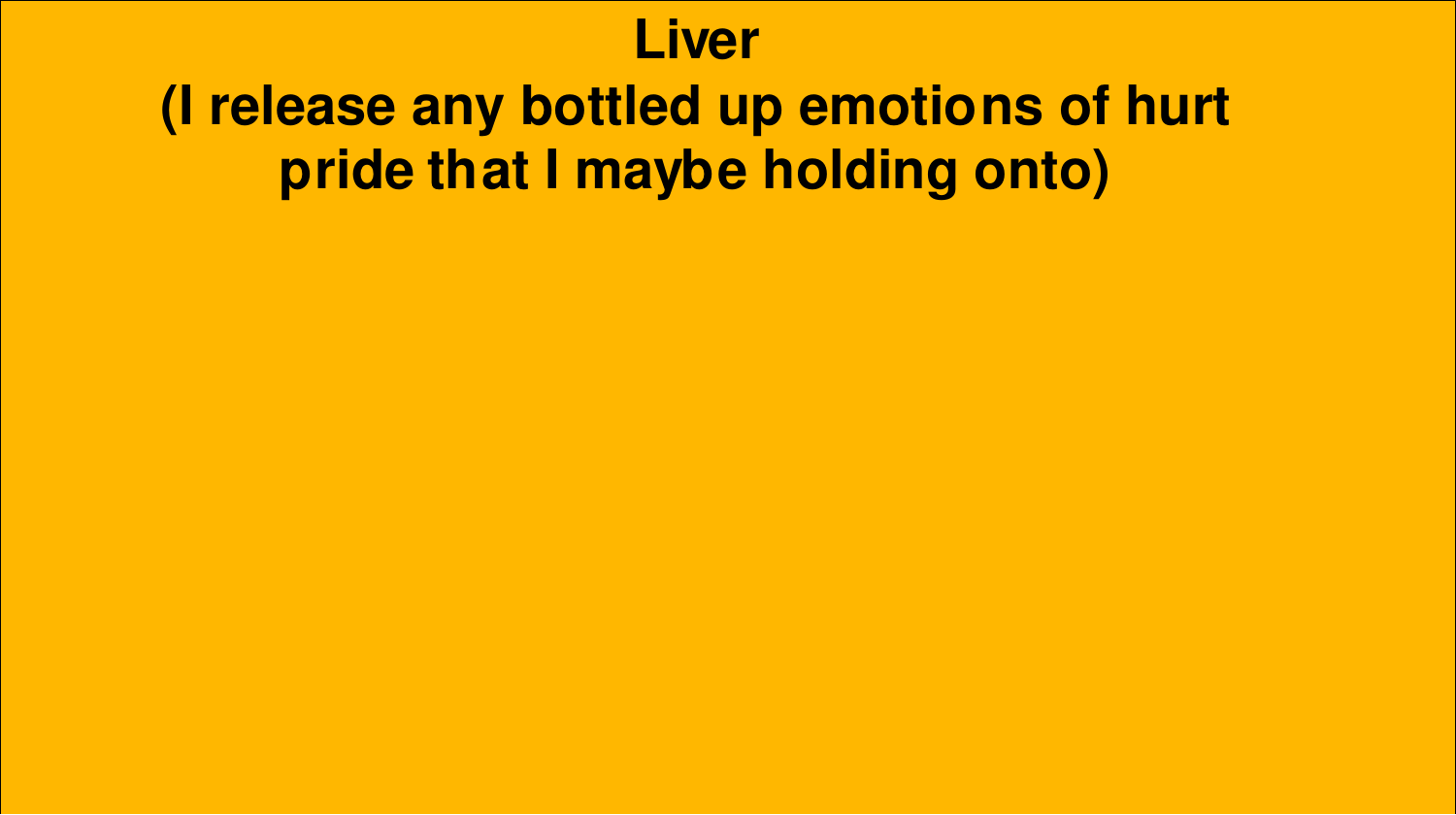#### **Heart**

### **(I see Love which is unconditional, unchanging and permanent in all people and things)**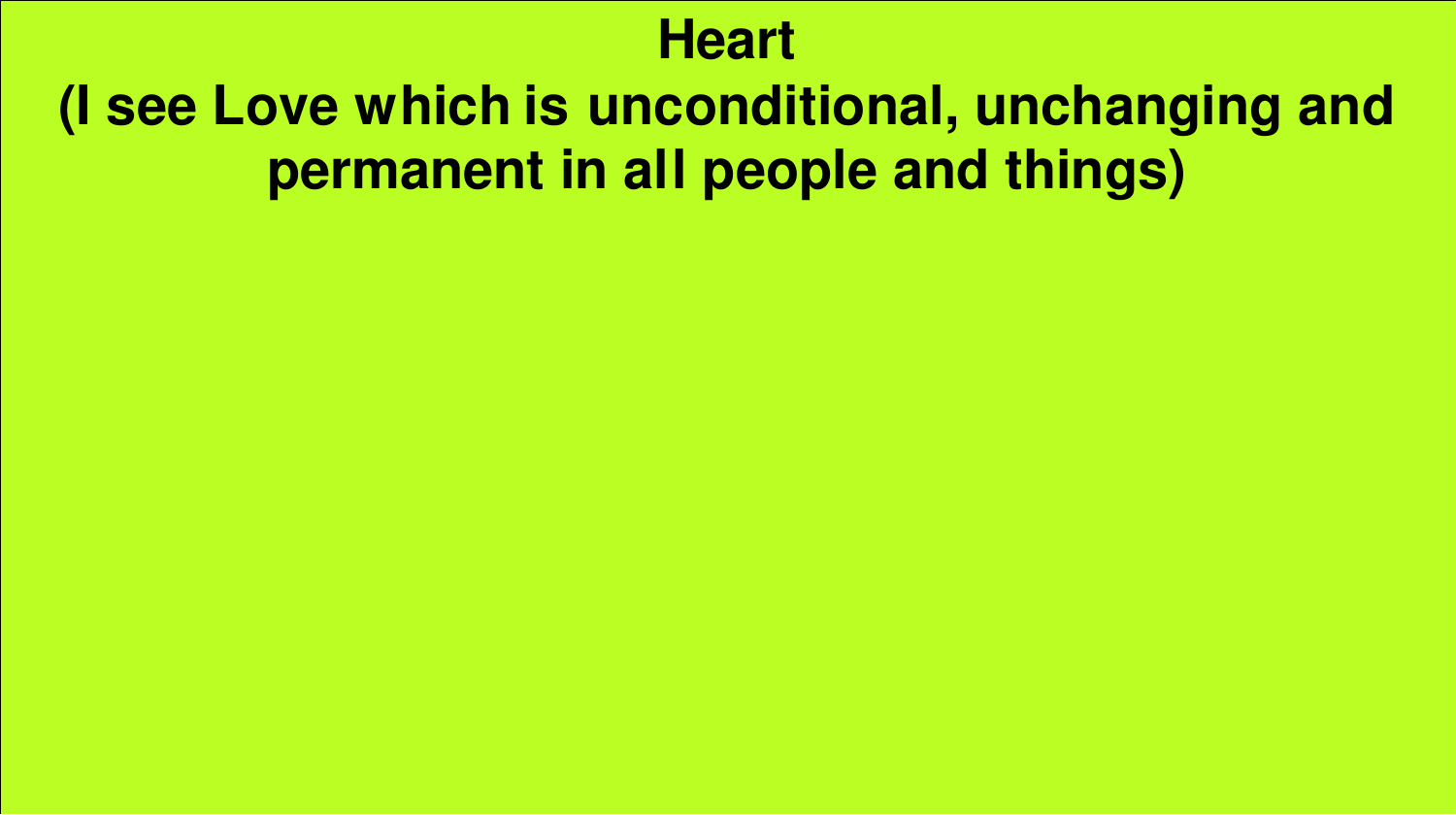# **Kidney** (I release all my Fears and Anxieties)

- -
- 
- 
- 
-